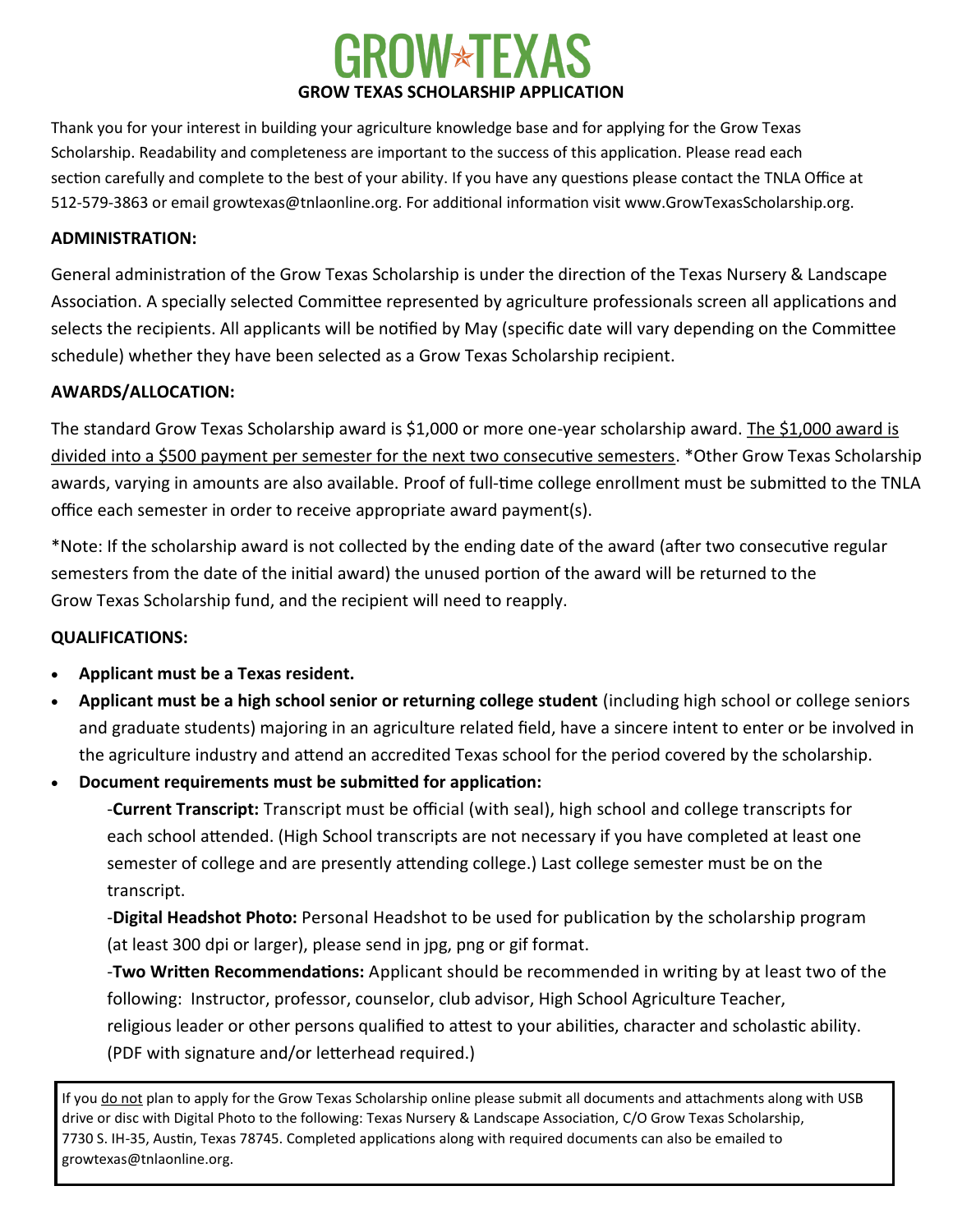# **OW\*TEXAS**

### **GROW TEXAS SCHOLARSHIP APPLICATION FORM**

### **DEADLINE, APRIL 1ST , PRIOR TO FALL SEMESTER COLLEGE ENROLLMENT**

### **IMPORTANT: Be sure to enclose all required documents and headshot photo to this application.**

If you do not plan to apply for the Grow Texas Scholarship online please submit all documents and attachments along with USB drive or disc with Digital Photo to the following: Texas Nursery & Landscape Association, C/O Grow Texas Scholarship, 7730 S. IH-35, Austin, Texas 78745. Completed applications along with required documents can also be emailed to growtexas@tnlaonline.org. For Grow Texas Scholarship questions, please contact TNLA at 512-579-3850.

| <b>PERSONAL DATA:</b>                                                                                                                                                                                                                                                                                 |                                                               |                                                                                |                      |  |  |  |
|-------------------------------------------------------------------------------------------------------------------------------------------------------------------------------------------------------------------------------------------------------------------------------------------------------|---------------------------------------------------------------|--------------------------------------------------------------------------------|----------------------|--|--|--|
| <b>NAME:</b><br>_______________________________                                                                                                                                                                                                                                                       | AGE: _______                                                  | US CITIZEN:                                                                    | $\Box$ YES $\Box$ NO |  |  |  |
|                                                                                                                                                                                                                                                                                                       |                                                               |                                                                                |                      |  |  |  |
|                                                                                                                                                                                                                                                                                                       |                                                               |                                                                                |                      |  |  |  |
|                                                                                                                                                                                                                                                                                                       |                                                               | ZIP: ________________                                                          |                      |  |  |  |
| HAVE YOU BEEN A PREVIOUS RECEIPIENT OF A GROW TEXAS SCHOLARSHIP? $\Box$ YES $\Box$ NO                                                                                                                                                                                                                 |                                                               |                                                                                |                      |  |  |  |
| PLEASE SUBMIT DIGITAL HEADSHOT PHOTO, MUST BE AT LEAST 300 DPI OR LARGER, PLEASE SEND IN JPG, PNG OR GIF FORMAT.                                                                                                                                                                                      |                                                               |                                                                                |                      |  |  |  |
| EDUCATION BACKGROUND: PLEASE SUBMIT AN OFFICIAL HIGH SCHOOL AND COLLEGE TRANSCRIPT FOR EACH SCHOOL<br>ATTENDED. HIGH SCHOOL TRANSCRIPTS ARE NOT REQUIRED UNLESS YOU HAVE AT LEAST ONE COLLEGE SEMESTER COMPLETED<br>AND ARE PRESENTLY ATTENDING COLLEGE. LAST COLLEGE SEMESTER MUST BE ON TRANSCRIPT. |                                                               |                                                                                |                      |  |  |  |
|                                                                                                                                                                                                                                                                                                       |                                                               |                                                                                |                      |  |  |  |
| $\Box$ FOUR YEAR COLLEGE $\Box$ TWO YEAR COLLEGE $\Box$ HIGH SCHOOL                                                                                                                                                                                                                                   |                                                               |                                                                                |                      |  |  |  |
| NAME OF SCHOOL PLANNING TO ATTEND IN THE FALL: _________________________________                                                                                                                                                                                                                      |                                                               |                                                                                |                      |  |  |  |
|                                                                                                                                                                                                                                                                                                       |                                                               |                                                                                |                      |  |  |  |
|                                                                                                                                                                                                                                                                                                       |                                                               |                                                                                |                      |  |  |  |
| YEAR CURRENTLY IN SCHOOL:<br>□ HIGH SCHOOL □ FRESHMAN-COLLEGE □ SOPHMORE-COLLEGE □ JUNIOR-COLLEGE<br>□ SENIOR-COLLEGE □ MASTERS/GRADUATE DEGREE-COLLEGE                                                                                                                                               |                                                               |                                                                                |                      |  |  |  |
| EXPECTED GRAUDATION DATE: _____________ HOW MANY YEARS IN COLLEGE? ______   HOURS COMPLETED: ______                                                                                                                                                                                                   |                                                               | <b>TOTAL NUMBER OF COLLEGE</b>                                                 |                      |  |  |  |
| <b>TOTAL NUMBER OF HOURS REQUIRED FOR</b><br>DEGREE: ______                                                                                                                                                                                                                                           | <b>OVERALL COLLEGE GRADE POINT</b><br><b>AVERAGE:</b> _______ | <b>GRADE POINT AVERAGE REQUIRED</b><br>BY MAJOR: $\_\_\_\_\_\_\_\_\_\_\_\_\_\$ |                      |  |  |  |
| <b>HOW DO YOU PLAN TO FUND YOUR COLLEGE EDUCATION?</b>                                                                                                                                                                                                                                                |                                                               |                                                                                |                      |  |  |  |
| LIST HIGH SCHOOLS AND COLLEGES ATTENDED:                                                                                                                                                                                                                                                              |                                                               |                                                                                |                      |  |  |  |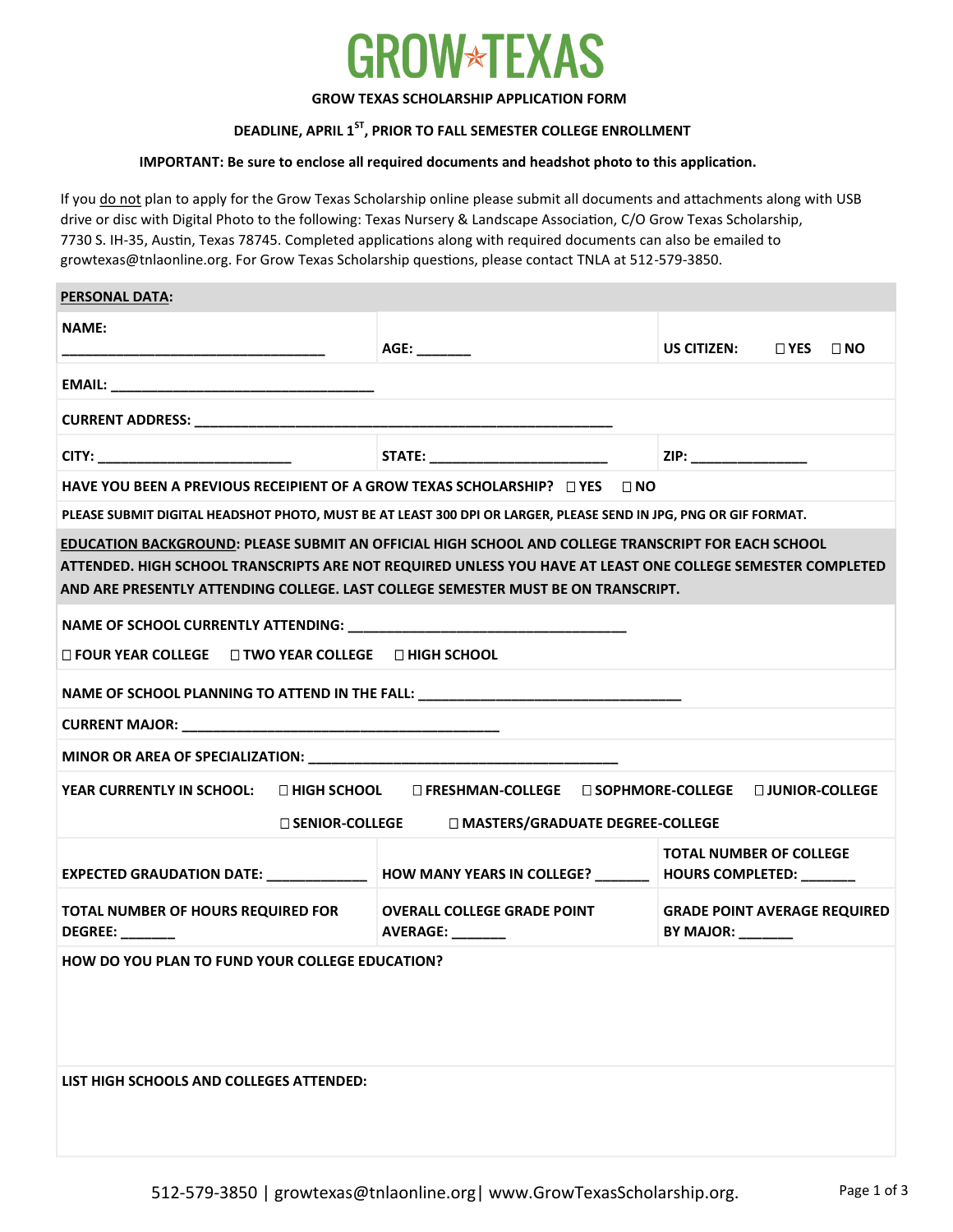# **GROW\*TEXAS**

### **ACTIVITIES AND LEADERSHIP:**

**PLEASE LIST ANY AWARDS, HONORS, SCHOLARSHIPS, ETC. YOU HAVE RECEIVED IN HIGH SCHOOL AND COLLEGE (LOCAL, REGIONAL, NATIONAL):** 

**LIST COLLEGE/HIGH SCHOOL ACTIVITIES YOU HAVE BEEN INVOLVED IN RELATED TO AGRICULTURE:**

**LIST COMMUNITY ACTIVITIES RELATED TO AGRICULTURE:**

**PROVIDE OTHER ACTIVITIES AND OFFICES HELD IN COLLEGE:**

**DESCRIBE YOUR LEADERSHIP EXPERIENCE IN WHICH YOU HAVE MADE AN IMPACT WITHIN YOUR SCHOOL, COMMUNITY AND/OR WITHIN AGRICULTURE:**

**EDUCATIONAL AND OCCUPATIONAL GOALS:** 

**WHAT ARE YOUR CAREER OBJECTIVES? WRITE A CLEAR STATEMENT INDICATING HOW YOUR PLAN OF STUDY RELATES OR WILL RELATE TO YOUR AGRICULTURE CAREER OBJECTIVES AND TO YOUR CONTINUED SCHOLARLY DEVELOPMENT:** 

### **WORK EPERIENCE:**

**LIST ALL WORK EXPERIENCE IN WHICH YOU HAVE PARTICIPATED, WHETHER RLEATED TO AGRICULTURE OR NOT:**

| <b>EMPLOYER:</b> | <b>JOB TITLE OR DUTIES:</b> | DATES/YEARS (START-END) |
|------------------|-----------------------------|-------------------------|
| ∸                |                             |                         |
| 2.               |                             |                         |
| 3                |                             |                         |